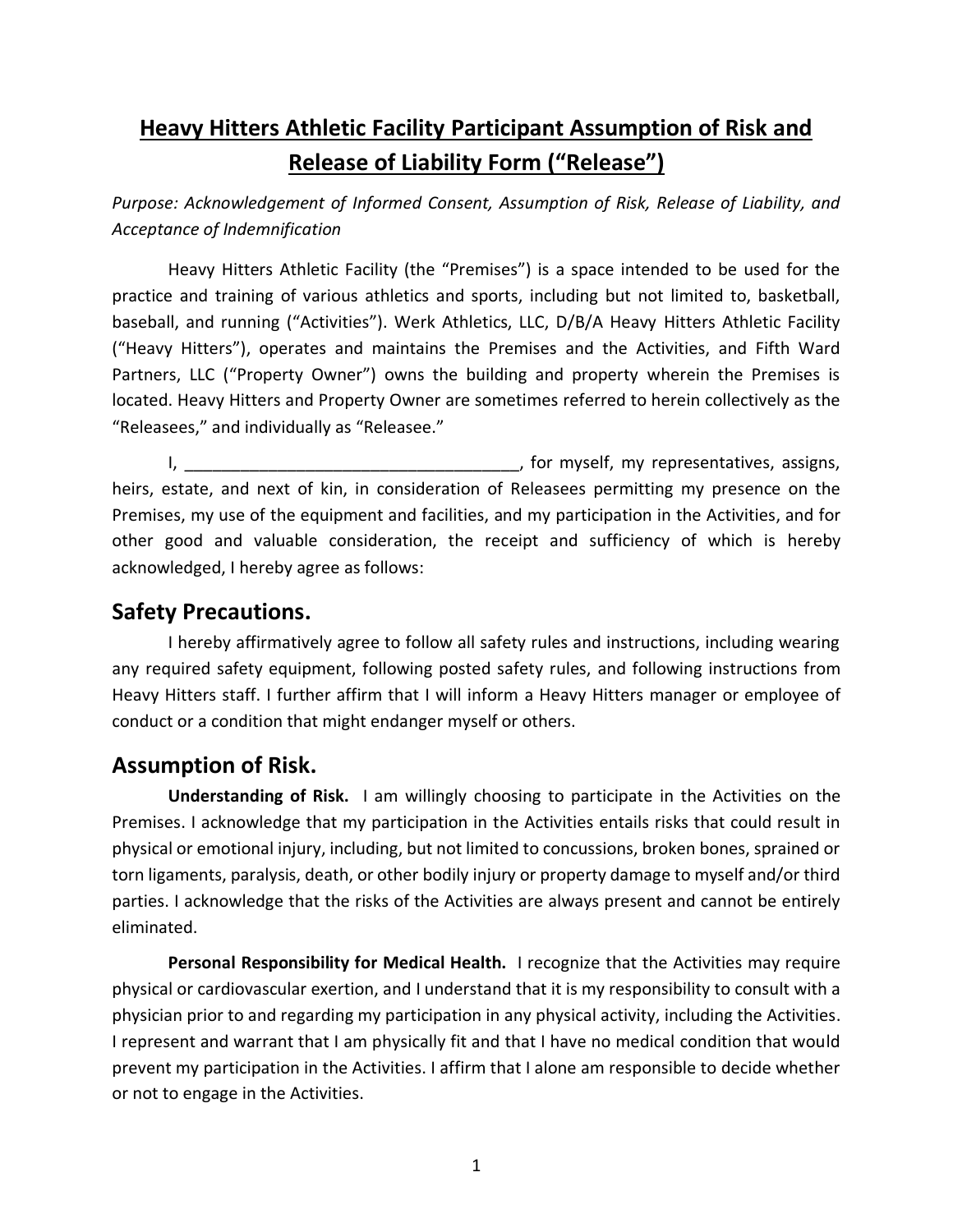**Personal Responsibility for Medical Expenses**. If I am injured, I acknowledge that I may require medical assistance, which I acknowledge will be at my own expense or the expense of my personal insurer(s). I hereby represent and affirm that I have adequate and appropriate insurance to provide coverage for such medical expense, or else I agree to bear the costs myself. I UNDERSTAND AND AGREE THAT RELEASEES WILL NOT PAY FOR ANY COST OR EXPENSES INCURRED BY ME IF I BECOME INJURED except in the event of gross negligence or a reckless or intentional act carried out by a Heavy Hitters representative.

**Full Acceptance of Responsibility for Risks.** After an opportunity to fully evaluate and understand the Activities and the risks involved, I hereby assume full responsibility for any risks, injuries, or other damages which I might incur as a result of participation in the Activities.

### **Release of Liability.**

I hereby RELEASE, WAIVE, DISCHARGE, AND COVENANT NOT TO SUE the Releasees and their respective administrators, directors, officers, agents, employees, contractors, and assigns from any liability to me, my representatives, assigns, heirs, estate, and next of kin, for any and all claims, demands, losses, expenses, costs, damages, lawsuits, judgments, and/or liabilities (including attorneys' fees) arising from or related to any and all claims made against any of the Releasees due to bodily injury, death, loss of use, monetary loss, or any other injury from or related to my participation in the Activities or presence on the Premises, unless caused by gross negligence or a reckless or intentional act by the Releasees.

# **Acceptance of INDEMNIFICATION.**

I HEREBY VOLUNTARILY AGREE TO INDEMNIFY, DEFEND, AND HOLD HARMLESS JOINTLY AND SEVERALLY RELEASEES FROM AND AGAINST ANY AND ALL LIABILITIES, CLAIMS, CAUSES OF ACTION, SUITS, CONTROVERSIES, JUDGMENTS, DEMANDS, INJURIES (INCLUDING DEATH), SICKNESS, DAMAGES (INCLUDING CONSEQUENTIAL DAMAGES), COSTS, EXPENSES, ATTORNEYS' FEES, AND ANY OTHER LEGAL, EQUITABLE, OR ADMINISTRATIVE ACTIONS OR PROCEEDINGS ARISING OUT OF OR RELATED TO MY PARTICIPATION IN THE ACTIVITIES ON THE PREMISES UNLESS CAUSED BY GROSS NEGLIGENCE OR A RECKLESS OR INTENTIONAL ACT BY THE RELEASEES.

# **Opportunity to Bargain.**

**Negotiations.** I recognize and understand that I have the option either: (a) to take this Release home to review and return with requested changes; or (b) to download a copy of this Release from the Heavy Hitters website and submit my requested changes electronically prior to